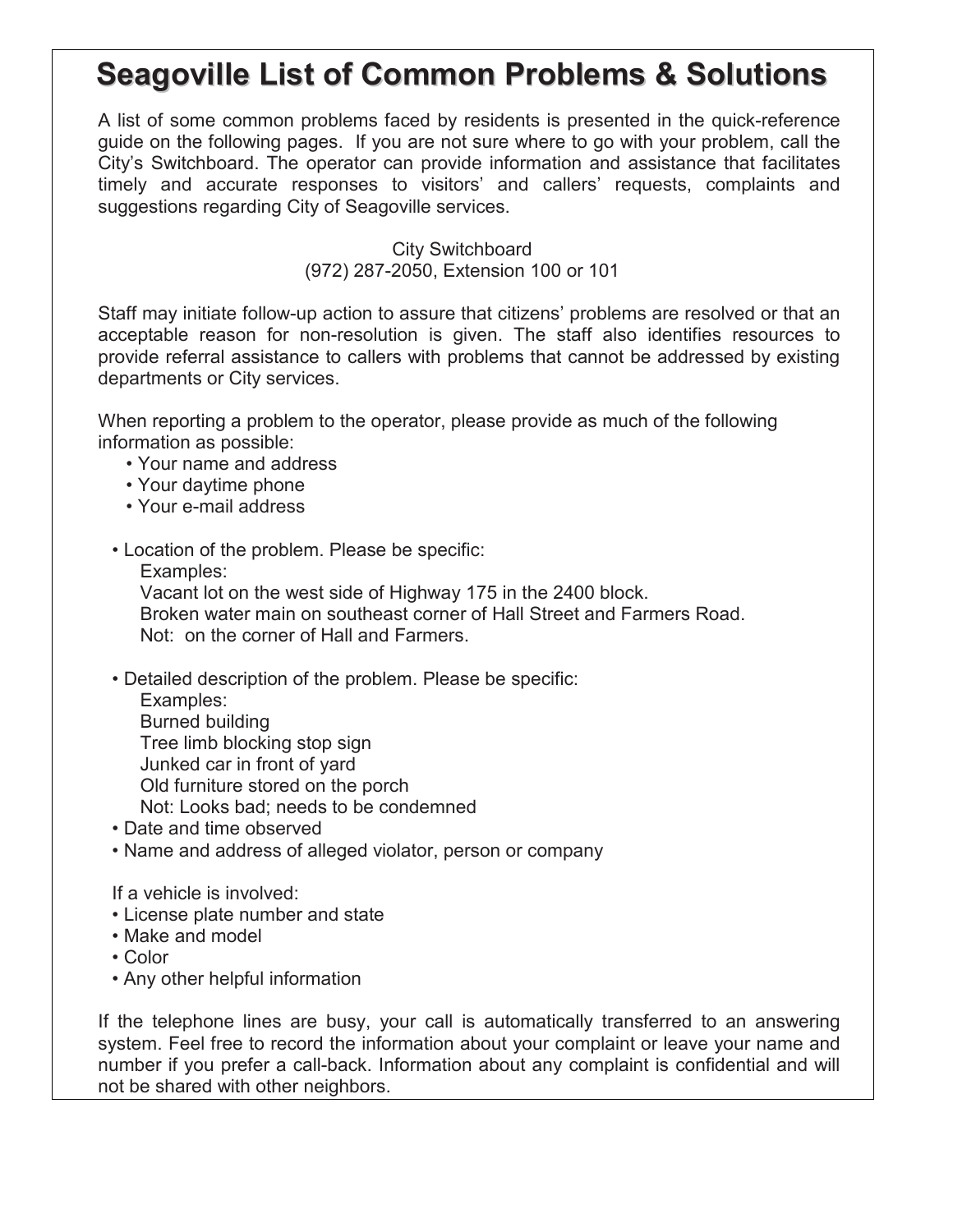| <b>Type of Problem</b>          | <b>Problem</b><br><b>Description</b>                                                                                                                                                                                                              | <b>Contact</b>                                                                                                                                                        |
|---------------------------------|---------------------------------------------------------------------------------------------------------------------------------------------------------------------------------------------------------------------------------------------------|-----------------------------------------------------------------------------------------------------------------------------------------------------------------------|
| <b>AIR QUALITY</b><br><b>OR</b> |                                                                                                                                                                                                                                                   | <b>TCEQ</b><br><b>Texas Commission on</b><br><b>Environmental Quality</b><br>http://www.tceq.state.tx.us/compliance/<br>complaints/index.html<br>or<br>1-888-777-3186 |
| <b>WATER QUALITY</b>            | <b>Storm Water Pollution</b><br>(Storm Drain Discharge)<br><b>Emergencies</b><br>lf<br>are<br>reporting<br>you<br>an<br>emergency situation that will<br>result<br>imminent<br>in<br>and<br>substantial health and safety<br>dangers, dial 9-1-1. | <b>Code Enforcement</b><br>(972) 287-6828<br>24 Hours Per Day<br><b>Regular Business Hours</b><br>Monday - Friday<br>$8$ a.m. $-5$ p.m.                               |
|                                 | <b>Smoking Vehicles</b><br>Smoke coming from vehicle's<br>tailpipe                                                                                                                                                                                | (817) 704-2522<br>Online Reporting:<br>http://www.tceq.state.tx.us/implementation<br>/air/mobilesource/vetech/smokingvehicles.<br>html                                |
|                                 | Report possible pollution in your<br>neighborhood creek                                                                                                                                                                                           | <b>Code Enforcement</b><br>(972) 287-6828                                                                                                                             |
|                                 | Water running in street, flooding<br>or drainage<br>Water from your faucet looks,<br>smells or tastes unusual<br>Break in water main / pipe or<br>overflowing sanitary sewer                                                                      | <b>City Service Center</b><br>(972) 287-6823                                                                                                                          |
|                                 | Report a clogged sewer line                                                                                                                                                                                                                       | <b>City Service Center</b><br>(972) 287-6823<br>Immediately before calling your<br>plumber                                                                            |
|                                 | <b>Chemical or Fuel Spill</b>                                                                                                                                                                                                                     | EMERGENCY 9-1-1                                                                                                                                                       |
| <b>ANIMALS</b>                  | Report:                                                                                                                                                                                                                                           | Animal Control Message Center                                                                                                                                         |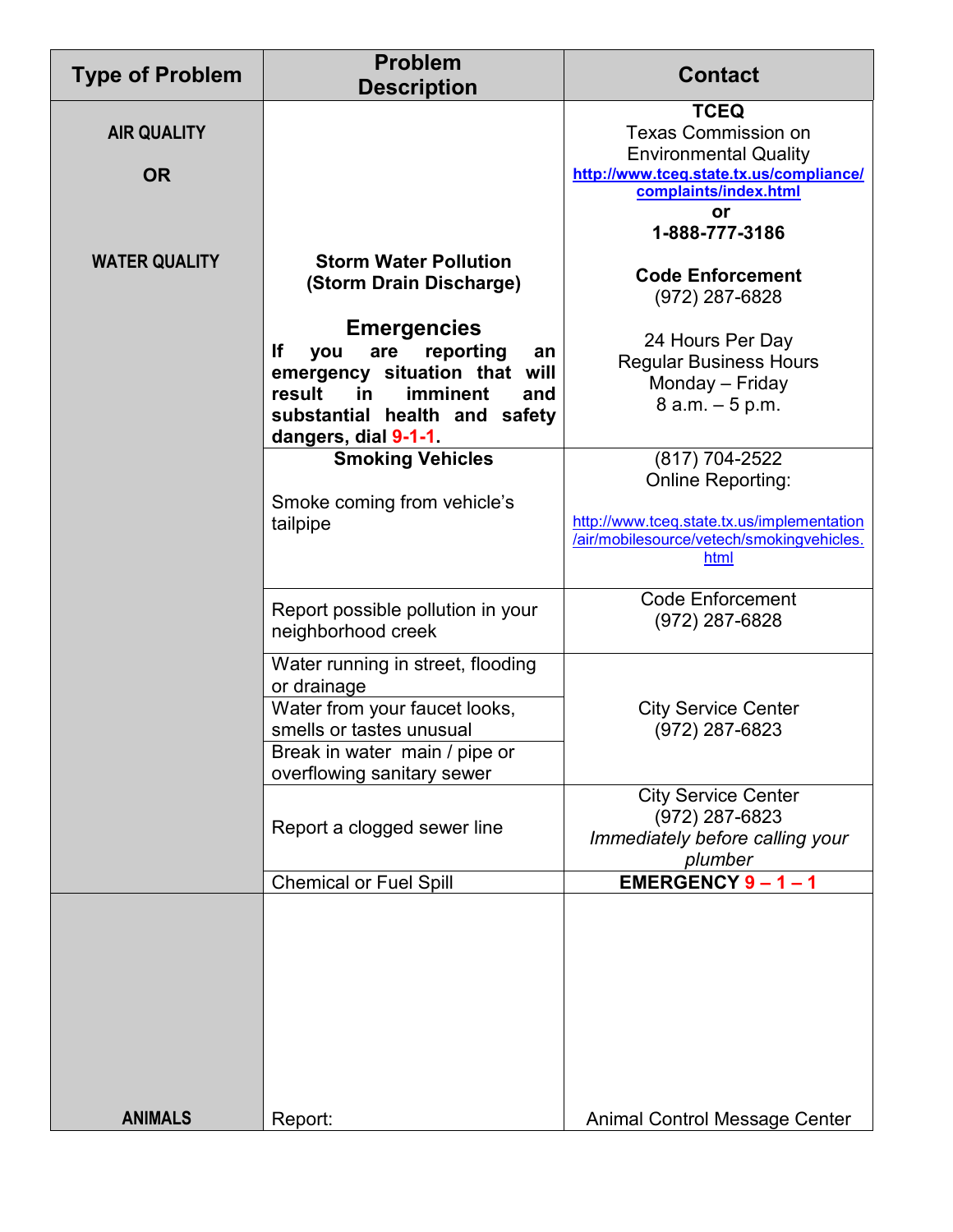| <b>Type of Problem</b>                                | <b>Problem</b><br><b>Description</b>                                                                                                                                                                                                                                                                     | <b>Contact</b>                                                                                                          |
|-------------------------------------------------------|----------------------------------------------------------------------------------------------------------------------------------------------------------------------------------------------------------------------------------------------------------------------------------------------------------|-------------------------------------------------------------------------------------------------------------------------|
|                                                       | • Animal bites<br>• Possible rabid animal<br>• A neighbor with too many<br>animals and unsanitary animal<br>conditions<br>• Barking dogs<br>• Animal abuse<br>• Animals digging into curbside<br>trash<br>• A tethered pet<br>• Other problem animals<br>• Dead animals on public<br>property<br>Report: | (972) 287-6830<br>In times of Emergency:<br>If an individual is being<br>threatened by a vicious animal,<br>call 9-1-1. |
|                                                       | • Dead animals on city streets<br>• A dead pet pickup<br>Report dead animals on the                                                                                                                                                                                                                      | <b>Texas Department of</b>                                                                                              |
|                                                       | highway                                                                                                                                                                                                                                                                                                  | Transportation<br>(972) 225-2326                                                                                        |
|                                                       | Loose livestock                                                                                                                                                                                                                                                                                          | <b>Dallas Sheriff's Department</b><br>(214) 749-8641                                                                    |
|                                                       | Dead livestock on my property                                                                                                                                                                                                                                                                            | Contact a rendering company                                                                                             |
| <b>CRIME</b><br><b>PREVENTION</b>                     | Report a crime, including drug-<br>related crimes                                                                                                                                                                                                                                                        | <b>EMERGENCY 9-1-1</b><br>Non-Emergency (972) 287-2999<br>Calls answered 24 hours a day,<br>365 days/year               |
|                                                       | Report fires and medical<br>emergencies                                                                                                                                                                                                                                                                  | <b>EMERGENCY 9-1-1</b>                                                                                                  |
| <b>FIRE</b><br><b>PREVENTION</b>                      | Report a fire hazard                                                                                                                                                                                                                                                                                     | Fire Department<br>(972) 287-3330                                                                                       |
|                                                       | Report a problem with a fire<br>hydrant leaking or hydrant that<br>appears damaged                                                                                                                                                                                                                       | <b>City Service Center</b><br>(972) 287-6823                                                                            |
| <b>FLOODING /</b><br><b>DRAINAGE</b>                  | Report street, home or business<br>flooding / drainage issues                                                                                                                                                                                                                                            | <b>City Service Center</b><br>(972) 287-6823                                                                            |
| <b>GARBAGE</b>                                        | Report missed garbage or<br>recycling pick-up<br>Brushy waste after 31 <sup>st</sup> day                                                                                                                                                                                                                 | <b>City Service Center</b><br>(972) 287-6823                                                                            |
|                                                       | Report animals that dig into<br>curbside garbage                                                                                                                                                                                                                                                         | <b>Animal Control Message Center</b><br>(972) 287-6830                                                                  |
| <b>HEALTH</b><br><b>AND</b><br><b>SOCIAL SERVICES</b> | <b>Dallas County</b>                                                                                                                                                                                                                                                                                     | http://www.dallascounty.org/depart<br>ment/hhservices/directory.html<br>(214) 819-2000                                  |
| <b>HOUSING</b>                                        | File code-related complaints<br>about leased property                                                                                                                                                                                                                                                    | <b>Code Enforcement</b><br>(972) 287-6828                                                                               |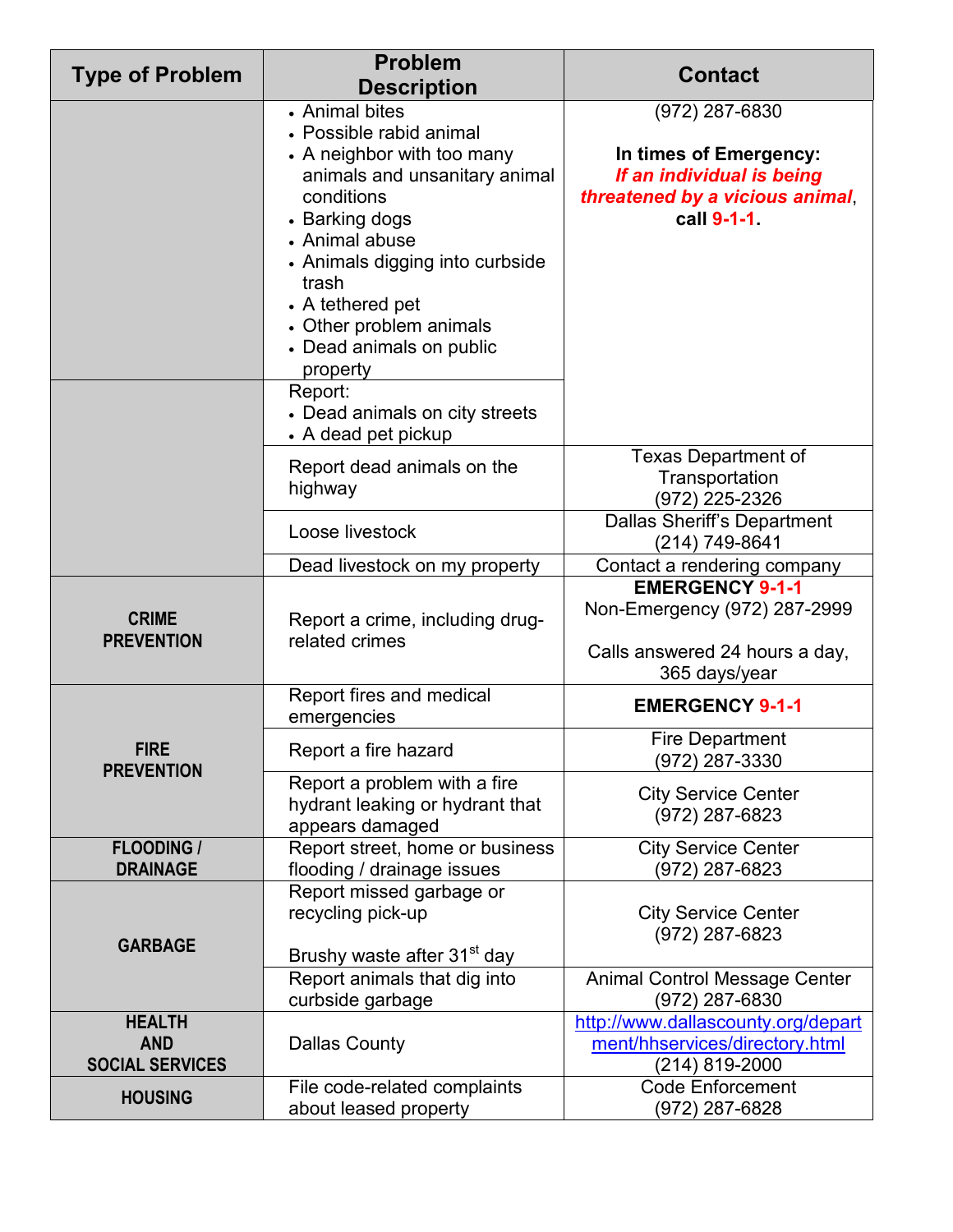| <b>Type of Problem</b>                                                                                | <b>Problem</b>                                                                                                                                                                                                                                                                                                                                                                                                                                                                                                                                                                         | <b>Contact</b>                               |
|-------------------------------------------------------------------------------------------------------|----------------------------------------------------------------------------------------------------------------------------------------------------------------------------------------------------------------------------------------------------------------------------------------------------------------------------------------------------------------------------------------------------------------------------------------------------------------------------------------------------------------------------------------------------------------------------------------|----------------------------------------------|
|                                                                                                       | <b>Description</b>                                                                                                                                                                                                                                                                                                                                                                                                                                                                                                                                                                     |                                              |
| <b>LAND USE AND ZONING</b>                                                                            | Protest proposed re-zoning or<br>variances in your neighborhood                                                                                                                                                                                                                                                                                                                                                                                                                                                                                                                        | <b>Planning Department</b><br>(972) 287-6833 |
| <b>NEIGHBORHOOD</b><br><b>BEAUTIFICATION,</b><br><b>MAINTENANCE,</b><br><b>AND</b><br><b>VITALITY</b> | Report:<br>Hazardous trees on City<br>$\bullet$<br>property<br>Trees or shrubs that<br>obstruct traffic, block<br>streets or obstruct traffic<br>signs                                                                                                                                                                                                                                                                                                                                                                                                                                 | <b>City Service Center</b><br>(972) 287-6823 |
|                                                                                                       | Report:<br>• Unmowed medians<br>Poor visibility at traffic<br>intersections due to high<br>grass and weeds<br>High weeds on medians                                                                                                                                                                                                                                                                                                                                                                                                                                                    | <b>City Service Center</b><br>(972) 287-6823 |
|                                                                                                       | Report:<br>Poorly maintained homes<br>Unsecured and abandoned<br>homes<br>Vehicles parked on grass<br>in front of side of yard<br><b>Junk Vehicles</b><br>Garbage not in a container<br>Items stored on porch<br>$\bullet$<br>Grass and weeds more<br>than 12 inches in average<br>height<br>Broken-down fence facing<br>the street<br>Illegally installed fencing<br>Illegally posted hand bills<br>Inadequate barrier for a<br>private swimming pool<br>Illegal dumping<br>Dangerous trees on<br>neighbor's property<br>Stagnant pools of water<br>conducive to mosquito<br>breeding | <b>Code Enforcement</b><br>(972) 287-6828    |
|                                                                                                       | Signs in Disrepair<br>Unwanted handbills                                                                                                                                                                                                                                                                                                                                                                                                                                                                                                                                               | <b>Code Enforcement</b><br>(972) 287-6828    |
|                                                                                                       | Graffiti on Personal or Public<br>Property                                                                                                                                                                                                                                                                                                                                                                                                                                                                                                                                             | <b>Code Enforcement</b><br>(972) 287-6828    |
|                                                                                                       | Too many Garage Sales<br>or Placing Garage Sales<br><b>Signs Illegally</b>                                                                                                                                                                                                                                                                                                                                                                                                                                                                                                             | <b>Code Enforcement</b><br>(972) 287-6828    |
|                                                                                                       |                                                                                                                                                                                                                                                                                                                                                                                                                                                                                                                                                                                        |                                              |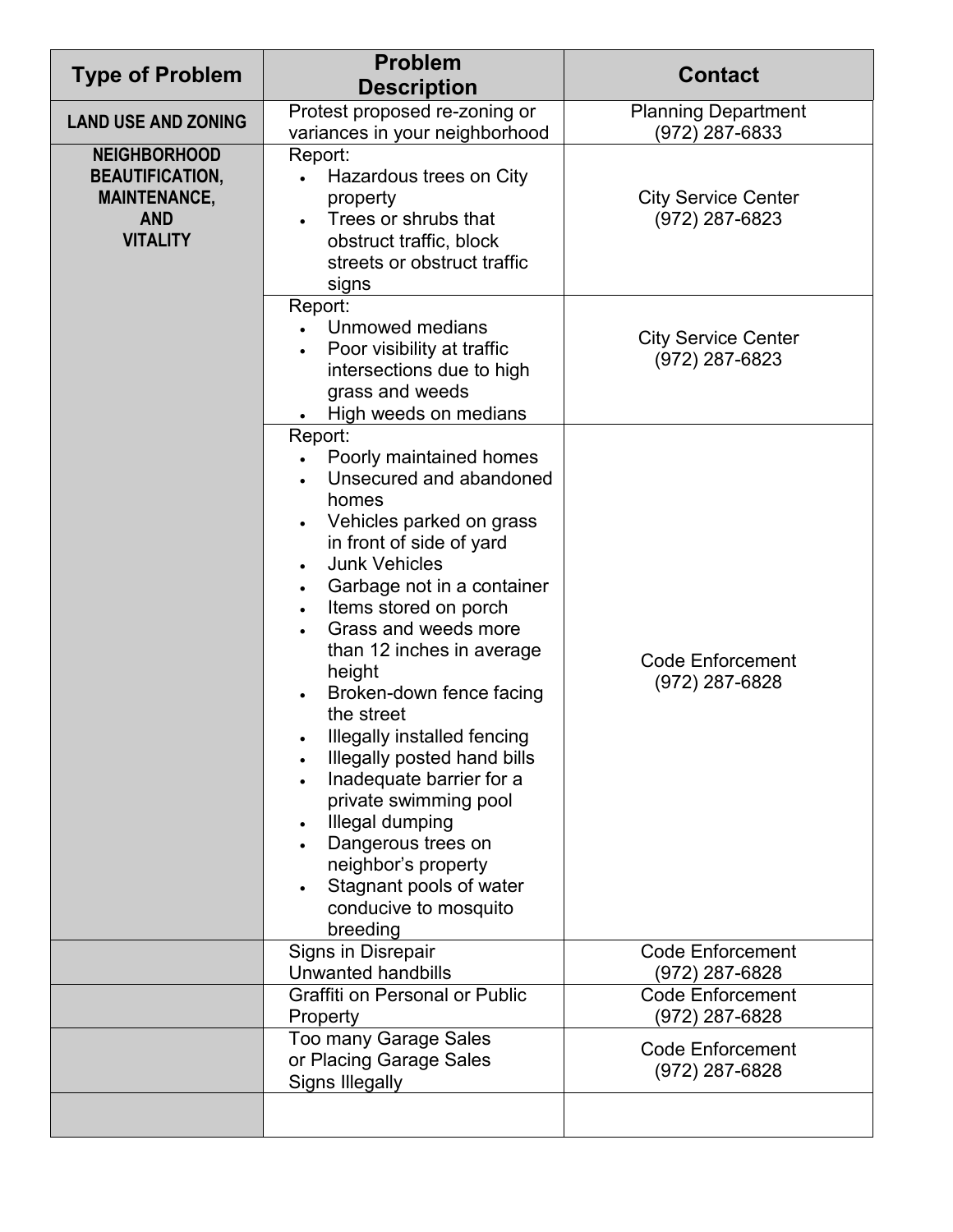| <b>Type of Problem</b>                        | <b>Problem</b><br><b>Description</b>                                                                                                                                                                                                                          | <b>Contact</b>                                                                                               |
|-----------------------------------------------|---------------------------------------------------------------------------------------------------------------------------------------------------------------------------------------------------------------------------------------------------------------|--------------------------------------------------------------------------------------------------------------|
| <b>PARKS AND COMMUNITY</b><br><b>SERVICES</b> | Report:<br>Broken playground<br>equipment in City parks<br>Broken lighting in City<br>parks<br>Park restroom facilities that<br>need cleaning or attention<br>Overflowing trash<br>containers in City parks                                                   | <b>City Service Center</b><br>(972) 287-6823                                                                 |
| <b>PERSONAL VEHICLES</b>                      | Report a traffic accident                                                                                                                                                                                                                                     | <b>Emergency 9-1-1</b>                                                                                       |
| <b>PROPERTY DAMAGED</b>                       | Report vehicles parked on<br>street blocking garbage<br>collection or U.S. mail delivery<br>Report to Risk Management at                                                                                                                                      | $972 - 287 - 2999$<br><b>Police Department</b><br><b>Non-Emergency Number</b><br>972-287-2050, Extension 103 |
|                                               | <b>City Hall</b><br>Request pothole repairs<br>Report obstruction/debris in<br>roadway                                                                                                                                                                        | <b>City Service Center</b><br>(972) 287-6823                                                                 |
| <b>STREETS</b>                                | Request major/comprehensive<br>street repairs                                                                                                                                                                                                                 | Department of Public Works<br>972-287-6808                                                                   |
|                                               | Report problems on State<br>Highway                                                                                                                                                                                                                           | <b>Texas Department of</b><br>Transportation<br>(972) 225-2326                                               |
|                                               | Report problems on county<br>roads                                                                                                                                                                                                                            | <b>Dallas County Public Works</b>                                                                            |
| <b>TAXES</b>                                  | Any tax-related questions                                                                                                                                                                                                                                     | <b>Dallas County Tax Office</b><br>214-653-7811                                                              |
|                                               | Report broken or<br>malfunctioning:<br><b>Traffic signals - Crestview</b><br>Street signs that are<br>missing or damaged                                                                                                                                      | <b>City Service Center</b><br>(972) 287-6823                                                                 |
|                                               | Report undue traffic from<br>neighbor's home-based<br>business                                                                                                                                                                                                | <b>Code Enforcement</b><br>(972) 287-6828                                                                    |
| <b>TRAFFIC CONTROL</b>                        | Report a reckless driver or road<br>rage                                                                                                                                                                                                                      | <b>Emergency 9-1-1</b>                                                                                       |
|                                               | Report:<br>the selling of merchandise<br>or soliciting of charitable<br>contributions on City<br>streets or rights-of-way<br>without a permit<br>Report door-to-door<br>vendors operating without<br>a registration certificate<br>and/or engaging in vending | <b>Police Department</b><br><b>Non-Emergency Number</b><br>972-287-2999                                      |